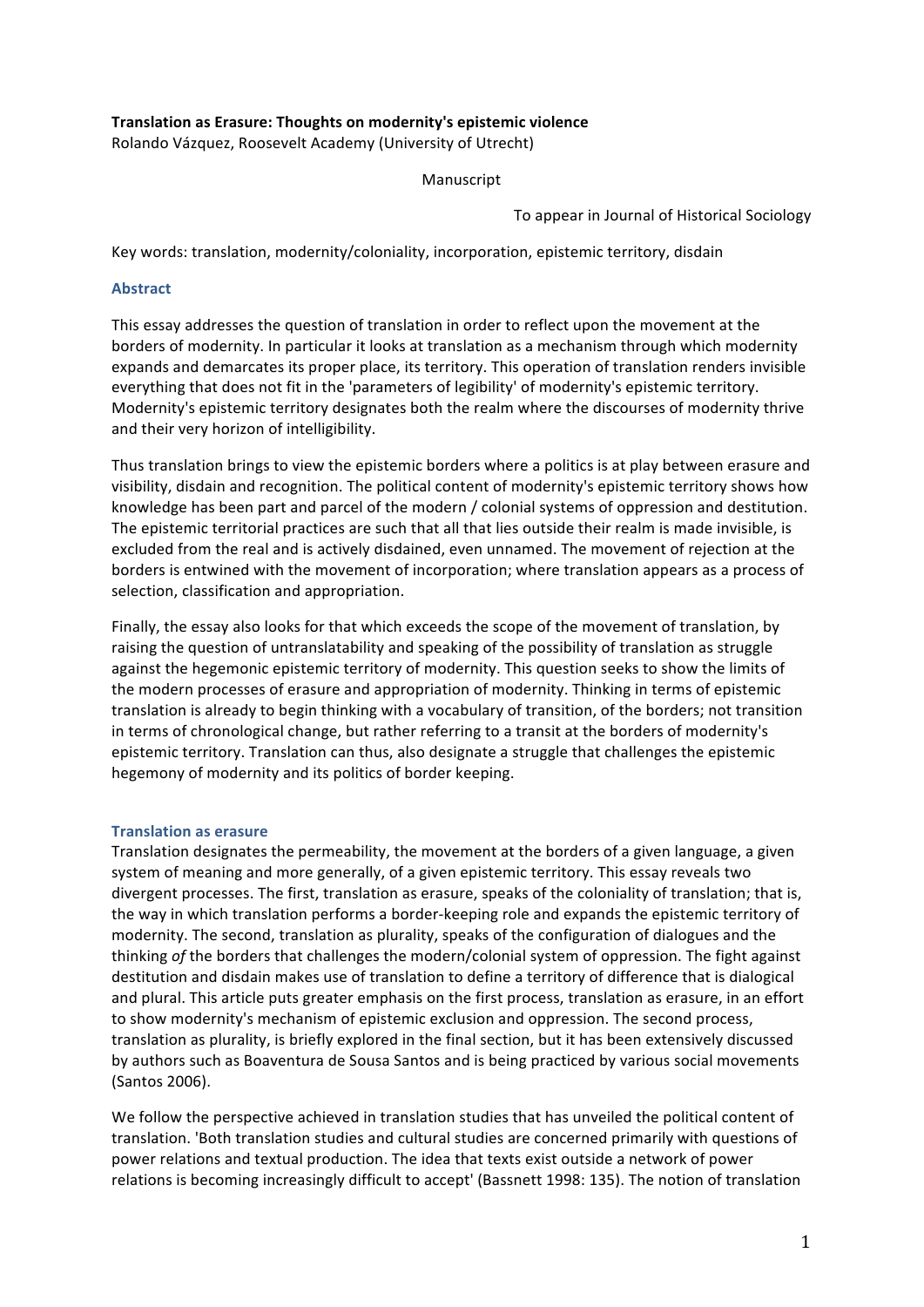is extended beyond its practice in literature to speak of how it designates the border of a system of knowledge, of modernity's epistemic territory. Thus, here, translation is thought beyond the realm of literature as a constitutive practice of modernity, that is, as a necessary practice for the hegemony and expansion of modernity's epistemic territory.

When looking at translation as erasure, translation is seen initially as a mechanism through which the scriptural machine of modernity expands and demarcates its proper place, its territory. This operation of translation renders invisible everything that does not fit in the 'parameters of legibility' of its epistemic territory. Modernity's epistemic territory designates both the realm where the discourses of modernity thrive and their very horizon of intelligibility. This territory is the proper place of modernity; it is the ground that bestows stability to its discourses. The borders of the epistemic territory signal the rift between modernity and coloniality. They are the borders that appear in the very slash in-between modernity/coloniality. They are the burgeoning hiatus, the swirling borders in the liminal tension between incorporation and exclusion, between visibility and erasure, between validity and disdain.

In exploring the question of untranslatability we will see how the epistemic territory of modernity determines the parameters of legibility, of recognition in accordance with modernity's metaphysical principles such as the notion of time and its rule of presence (Vázquez 2010a). The epistemic territory of modernity establishes its field of certainty, its reality, by a movement of incorporation that subdues the multiple, the discontinuous, difference into the realm of presence. Incorporation is the reduction of difference into sameness, of contingency into continuity. 'In short, incorporation proceeds in terms of a logic of identity and similitude' (Ansell Pearson 2006: 235). Modernity's movement of incorporation that is grounded and grounds its epistemic territoriality takes its historical form in a series of mechanisms of appropriation and representation. The epistemic territory of modernity is coeval to the movement of appropriation that we find at play in modernity's economic, political, cultural and scientific systems. On the other hand, it is the *proper place* of modernity's regime of representation (Vázquez 2010b).

The notion of modernity's epistemic territory enables us to avoid the over-geographical determinism present in various critiques of 'eurocentrism'. To be sure its configuration is closely related to the history of the hegemony of the geographical-west but its field of operation is not limited to a geographical location. Epistemic hegemony and violence is not simply distributed along geographical divides, there is a history of epistemic violence in every geographical location, including the geographical West (Fornet-Betancourt, 2008; Santos, 2009).

We will pursue this thought by drawing on examples from Latin America. We will demonstrate how the writing of the history and geography of the 'discovered' territories meant the erasure of the local histories and geographies, furthermore, of the local notions of memory, land and language. Translation makes very explicit the coloniality of power (Mignolo 2005) and the epistemic violence (Santos 2006) that have enabled the expansion of modernity.

Finally, in order to address translation as plurality, we will look at how the movements that are fighting for visibility, for recognition around the world, are also challenging the borders of modernity's epistemic territory. Boaventura de Sousa Santos (2006) speaks of the need of translation as a political strategy to attain mutual intelligibility, to build common grounds for the recognition of diversity, of other knowledges that have been erased or excluded from the epistemic territory of modernity. Translation thus also designates a territory of difference, of plurality and inter-cultural dialogue. Translation as an activity of and at the borders, as the in-between multiple knowledges holds unique possibilities of emancipation.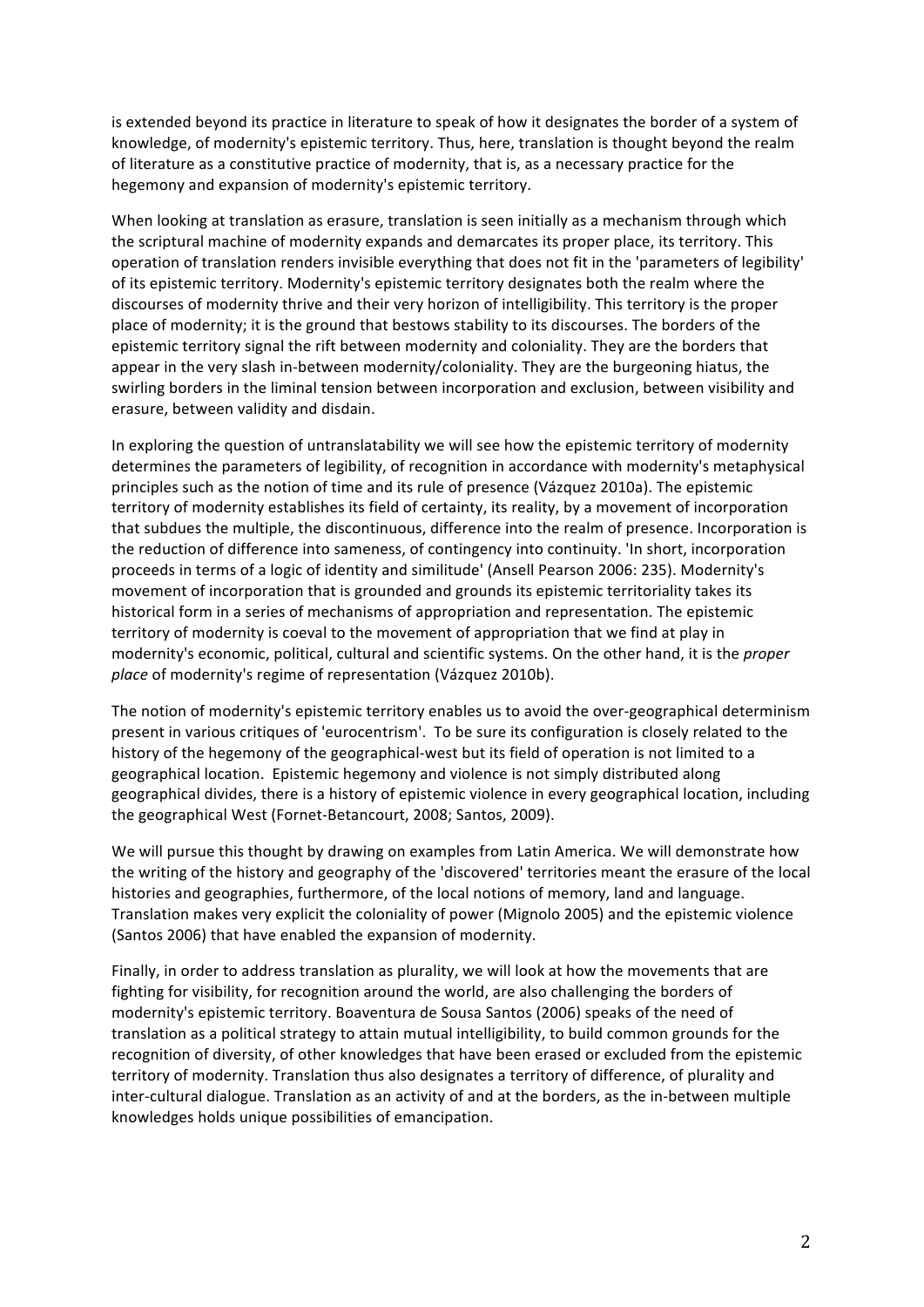### **Epistemic violence**

[T]he epistemological alternative proposed by the WSF is that there is no global justice without global cognitive justice (Santos, 2006: 14).

In this section we will show how the question of translation contributes to better understand the political content of knowledge, so as to reveal knowledge as an arena of struggle between hegemony and emancipation. Translation brings to view the epistemic borders where a politics of visibility is at play between erasure and visibility, disdain and recognition. To recognize the political content of modernity's epistemic territory is to recognize that the question of global social inequality cannot be addressed simply as the consequence of an incomplete modernity. It is to acknowledge that the very epistemic grounding of modernity is constitutive of global social inequality. Knowledge has been part and parcel of the modern / colonial systems of oppression and destitution. The epistemic territorial practices are such that all that lies outside their realm is made invisible, is excluded from the real and is actively disdained, even unnamed.

'The epistemological privilege granted to modern science ... was ... instrumental in suppressing other, non-scientific forms of knowledges and, at the same time, the subaltern social groups whose social practices were informed by such knowledges. In the case of the indigenous peoples of the Americas and of the African slaves, this suppression of knowledge, a form of epistemicide ..., was the other side of genocide' (Santos, Nunes and Meneses 2007: xix).

The practices of translation have been instrumental for the epistemicide; translation is a particular mechanism of the other side of modernity: coloniality.

'Translation in the rhetoric of modernity ... was always unidirectional and served the need of imperial designs. ... [a] modern/colonial translation that captures and transforms people, cultures, and meanings into what is legible and controllable for those in power' (Mignolo 2005: 144).

This hegemonic form of translation shows to what extent the establishment of modernity's epistemic territory was violent. The establishment of modernity's beliefs was not simply performed through the 'light of reason', but rather through colonial practices of expansion, disdain and erasure like those associated with what Michel de Certeau calls the scriptural machine.

"'Progress" is scriptural in type. ... The "oral' is that which separates itself from the magical world of voices and tradition. A frontier, a front of Western culture is established by that separation. Thus one can read above the portals of modernity such inscriptions as 'Here, to work is to write,' or "Here only what is written is understood." Such is the internal law of that which has constituted itself as "Western" (de Certeau 1988: 134). $^{\text{1}}$ 

The scriptural practices cannot be underestimated if we are to understand the establishment of modernity's epistemic territory. In speaking of the Reformation and the Enlightenment, de Certeau makes an observation that is directly applicable to the origins of modernity/coloniality in the conquest of America.

'Writing acquires the right to reclaim, subdue or educate history. ... Writing becomes science and politics ... It becomes violence, cutting its way through the irrationality of superstitious peoples or regions still under the spell of sorcery' (de Certeau 1988: 144).

The violence of the expansion of modernity's epistemic territory is the disdain of all that doesn't belong to its parameters of legibility and certainty. We can exemplify the movement of translation

<sup>1</sup> my translation.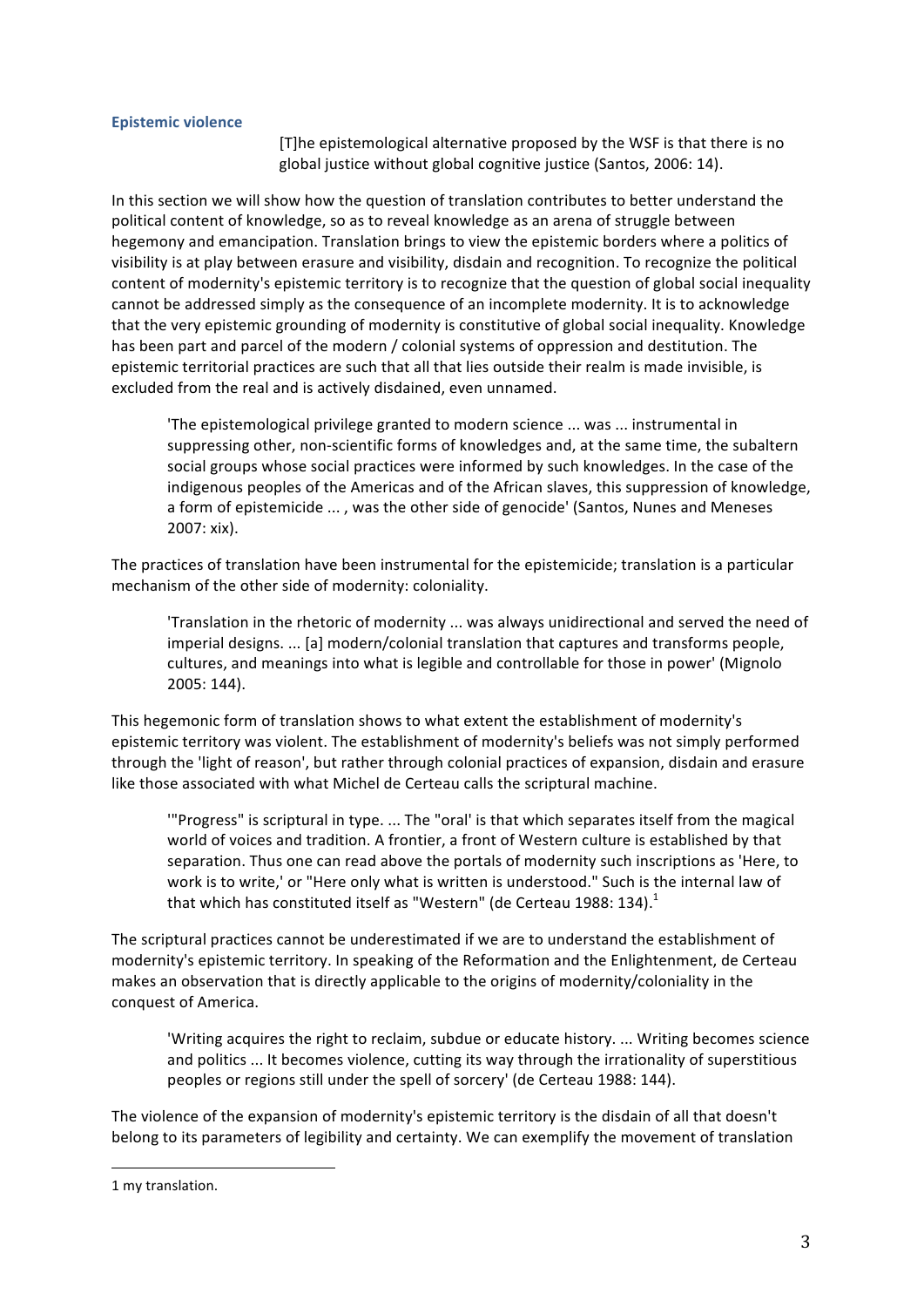as a scriptural practice of incorporation with one of the earliest colonial works of translation and 'ethnology', written at the very start of the Spanish colonization in America, the work of Fray Bernardino de Sahagún (c.1488-1590), 'The History of the Things of the New World' (Sahagún, 1956). The work of Sahagún sits at the origin of 'modernity', at the origin of the planetary expansion of modernity's epistemic territory. In the work of Sahagún we encounter the ambivalence and entwinement between the incorporation of the other into the scriptural archive of modernity and her erasure.

Nobody can deny the importance of the work of Sahagún for our understanding of what was lost, for understanding the ways of living that preceded the colonial encounter. Sahagún is credited as a major contributor to our knowledge and to the scriptural survival of pre-Hispanic Mexican culture, next to Fray Andrés de Olmos, Fray Alonso de Molina and Fray Toribio de Benavente Motolinía (Edmonson 1974: 3). The enormous size of the bibliography around his work bears testimony to his importance as 'the first anthropologist of the Americas' (León-Portilla 1999).

'Even if only from the methodological point of view the work of Sahagún grants him the title of the father of anthropology in the new world, it is necessary to add that the materials that he gathered are so rich and important for the current research on the pre-Hispanic world, that they continue to be one of the most valuable sources for the researcher of Mexico's indigenous past' (León-Portilla, 1966: 13).

In spite of Sahagún's undeniable importance for today's scholarship, his work is emblematic of the movement of translation at the borders of modernity, where the incorporation into the corpus of modern knowledge designates a movement of appropriation as erasure.

Bernardino de Sahagún together with other early 'scribes', 'translators' of the colonies witnessed the colonial destruction of other cultures and often showed admiration for the societies that were being colonized. In this sense their work is also an essential source for a study of the origins of the dark side of modernity.

'This work would be of great utility to make known the greatness of this Mexican people, which remains unknown ... they have been destroyed, them and all their things, so much so that they could not even keep the appearance of what they were. So that now they are seen as barbarians as worthless people...' (Sahagún 1956: 29)

Witnessing the erasure of a whole culture, Sahagún strove to preserve it by incorporating it into the written language of modernity. However, through this operation he reduced the other to be 'an object determined by the categories of the European.  $\dots$  – and – he would declare the Indians' world-view appearance and reality the sacred scriptures' (Villoro 1989: 23).<sup>2</sup>

Although the specialized literature in pre-Hispanic studies acknowledges Sahagún's work as a preservation of pre-Hispanic cultures, this moment of incorporation and translation of pre-Hispanic ideas into the body of European knowledge marks as well the historical moment of their erasure as practices, as living memory. Though Sahagún's text is a bilingual text in Nahuatl and Spanish, it is built on various levels of translation and scriptural practices: first it performs the appropriation of 'oral knowledge' into a pictorial and scriptural language and then the passing from pictorial to written language. All these translations can be seen as an exercise of inscription, appropriation,

<sup>2</sup> My translation: 'El otro sólo puede ser comprendido en cuanto se le niega su papel de sujeto y se reduce a un objeto determinado por las categorías del europeo. Puede entonces ser dominado. .... declarará apariencia la del indio y realidad la que la Escritura revelada.'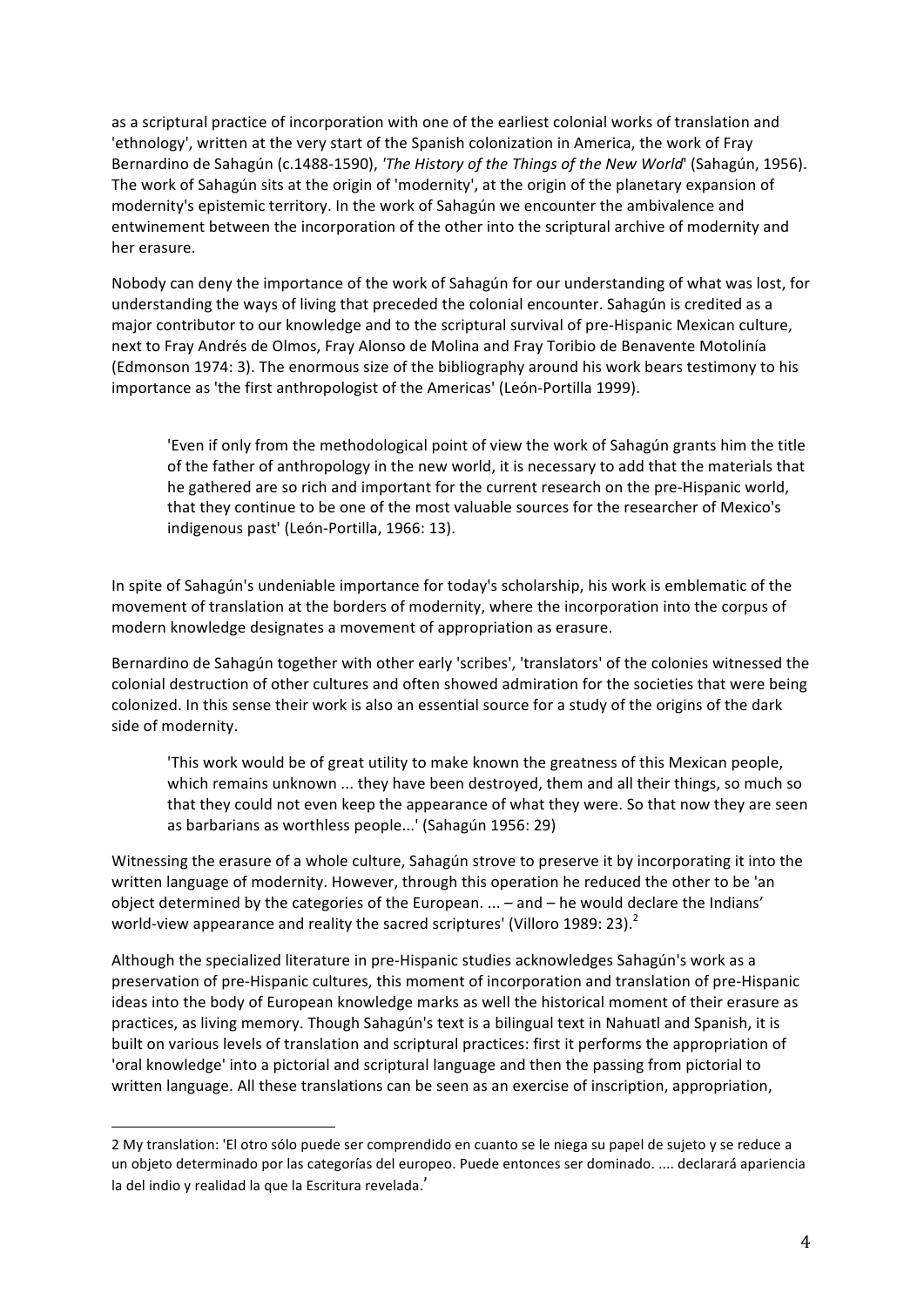incorporation, marking thus, the very moment of the demise of these living oral traditions under the hegemony of modernity's scriptural enterprise.

'Sahagún himself details all the manipulations to which he had to subject the original transcriptions of the elders' accounts. He cut synthesized, and arranged the materials to adapt them to the guidelines of his time concerning the writing of books. He had to organize the material by books, chapters, and paragraphs. ... The combination of oral transcription and literary manipulation typical of Sahagún gives us in a nutshell a view of the confrontation between two worlds' (Marcos 2006: xxii).

The demise of oral traditions and the institution of a scriptural economy of knowledge comes hand in hand with the erasure of the past as a living experience, with a colonial politics of time (Vázquez 2009). The notions of memory (ancestors/memoria), land (tierra) and language (palabra) represent examples of the untranslatable, namely that which is erased by translation and replaced by the modern notions of chronology, space and writing. The untranslatable is discussed in the fourth section. The expansion of modernity's epistemic territory relies on this manner of incorporation as erasure where there is a survival of written history and a loss of living memory, of memory as experience. Coloniality has performed this uprooting of the 'non-western', this un-naming, in order to inscribe them in a system of classification as the other, the backward, the savage, the primitive other. Translation is here revealed as erasure.

Both the expansion of modernity's epistemic territory and the way in which the frontier has been constituted and secured call forth the question of translation. Translation designates the movement at the borders and their very constitution. It brings into legibility a double movement: on the one hand, an economy of appropriation and expansion of modernity's epistemic territory, and on the other, the active rejection, the making invisible of modernity's elsewhere, of modernity's others. Appropriation cannot be thought without exclusion, universality without otherness, modernity without coloniality.

'Modernity is a condition of compulsive, and addictive designing. ... When it comes to designing the forms of human togetherness, the waste is human beings. Some human beings who do not fit into the designed form nor can be fitted into it. ... Flawed beings, from whose absence or obliteration the designed form could only gain, becoming more uniform, more harmonious, more secure and altogether more at peace with itself' (Bauman, 2004: 30).

The stability of modern designs implies the segregation, marginalization and if possible the making invisible of all those that do not fit in the design. In this way, we begin to see how the movement of coloniality is always already implied in the movement of modernity. The mediation between modernity and coloniality points here to a movement that means at one and the same time incorporation and exclusion, continuity and rupture. As we have suggested, appropriation comes not only with destitution but also with erasure. The epistemic territory of modernity is such that it constitutes its field of visibility as the totality of the real (Vázquez 2010b). The equation of the real to visibility that underlies its forms of appropriation is also at play in its mechanisms of representation, in its visions of novelty, progress, modernization and the like, in the artifice of a utopian future. Modernity's mechanisms of appropriation and representation comes hand in hand with the uprooting of the past as a site of diverging experience, of discontinuity, of epistemic transformation and political action. In the following section, we will move beyond the question of translation as a scriptural enterprise to look at it as an epistemic mechanism of appropriation into modernity's territory.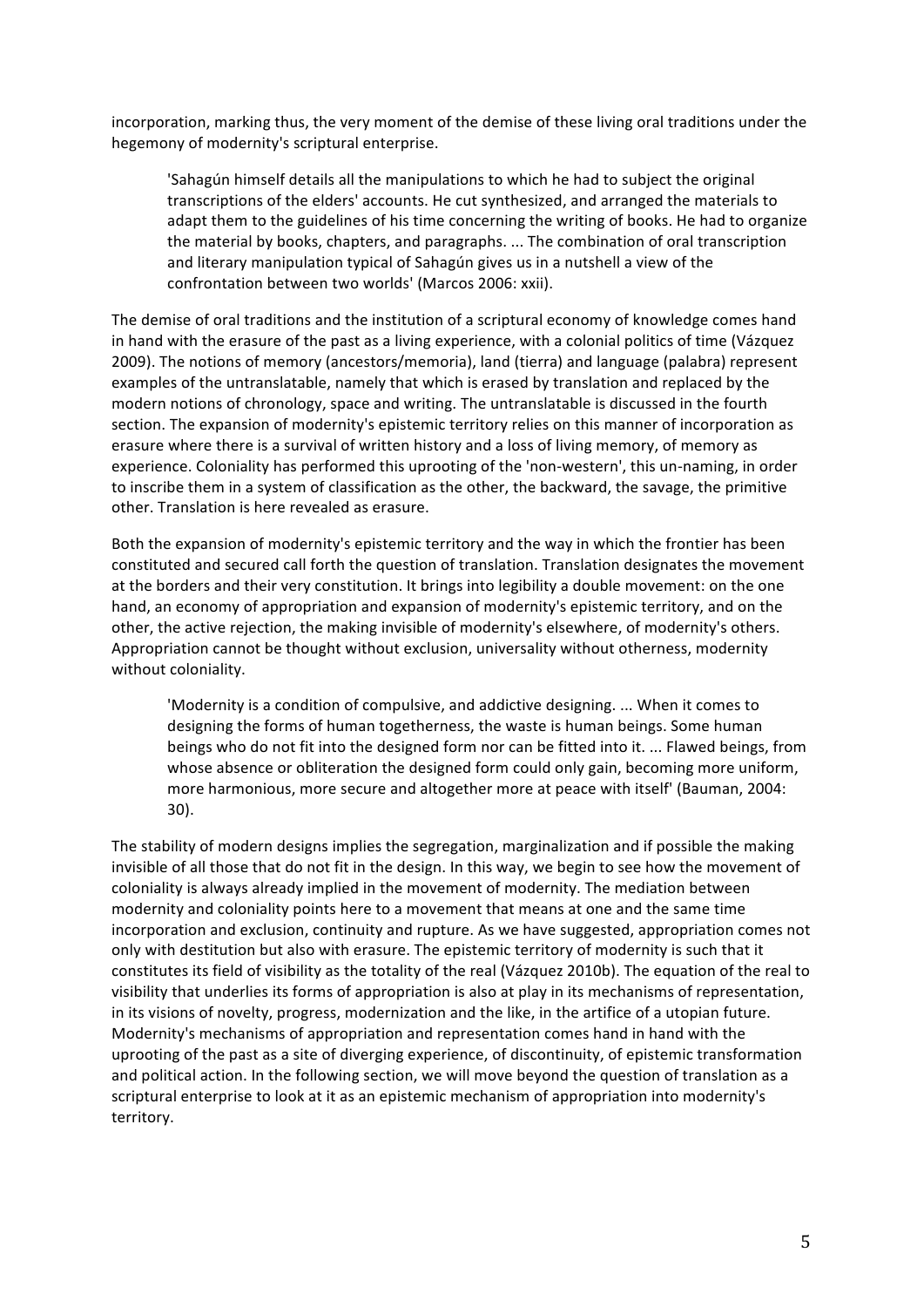# **3 Classification and the appropriation of the world.**

Translation has to be understood not only as a 'technology' of the scriptural enterprise of modernity, but also as a movement of appropriation of the world, of incorporation into modernity's territory, its reality and visibility. Translation appears thus as a process of selection, classification and appropriation that erases all that does not fit into the proper place of the already established epistemic territory.

The literature around modernity / coloniality is key to see how these epistemic politics were concretely played out in the expansion of modernity. Anibal Quijano, for instance, shows how the social classification around the idea of race is a constitutive element of the expansion of modernity and capitalism since the unfolding of the modern / colonial system in America. The idea of "race" enabled the

'codification of the difference between the conquerors and conquered ... a supposedly different biological structure that placed some in a natural situation of inferiority to the others. The conquistadors assumed this idea as the constitutive, founding element of the relations of domination that the conquest imposed (Quijano 2000: 533).

Quijano shows that the relations of power and domination in the colony cannot be sufficiently explained only by referring to the economic processes of extraction and exploitation. '[R]ace became the fundamental criterion for the distribution of the world population into ranks, places, and roles in the new society's structure of power' (Quijano 2000: 535). The colonial economy as well as colonial politics depended on the establishment of an epistemic apparatus of domination. At this very moment, modernity deployed its own 'universal' categories so as to establish its epistemic territory, its monopoly over the real. What Martin Heidegger (1993) calls the mode of appropriation of modern science is explicitly seen in the practices and politics of knowledge that constituted the expansion of European hegemony. This modern/Euro-centric knowledge came to transform the practices of everyday life, the very notion of the real, including the exercise of identity.

'Social relation founded on the category of race produced new historical social identities in America–Indians, blacks, and mestizos–and redefined others. ... [R]ace and racial identity were established as instruments of basic social classification' (Quijano 2000: 534).

The classification of the world is a key process in the expansion of modernity's epistemic territory. It designates the particular mode of appropriation of the 'disciplines'. It at once appropriates and represents the world within modernity's parameters of legibility. It subjects the world to the power of modernity. Classification objectivises, constitutes series of objects. It institutes an ordering, a mapping of the world. It defines the real as presence. Classification brings into the order of continuity and sameness the diversity of the world.

Classification upholds, 'naturalizes' hierarchies. It creates an image of the world as representation, one in which the real is vacated from experience. Experiences of the past, the land, the voice, the word remain in excess of modernity's territory. Modernity's epistemic territory seems to be contained in its own self-referential representation, within its totalizing myth of reason and universality, bound by its horizon of appropriation and representation. Concurrently, through classification those experiences outside and in excess of modernity's territory are deprived from reality; they remain erased, unnamed or discredited as myth.

Let us take the example of the notion of race to see how the expansion of modernity's epistemic territory involves appropriation as erasure. The condition of entrance of the 'non-Western' into modernity's epistemic territory was their classification and the erasure of their own experiences and knowledges.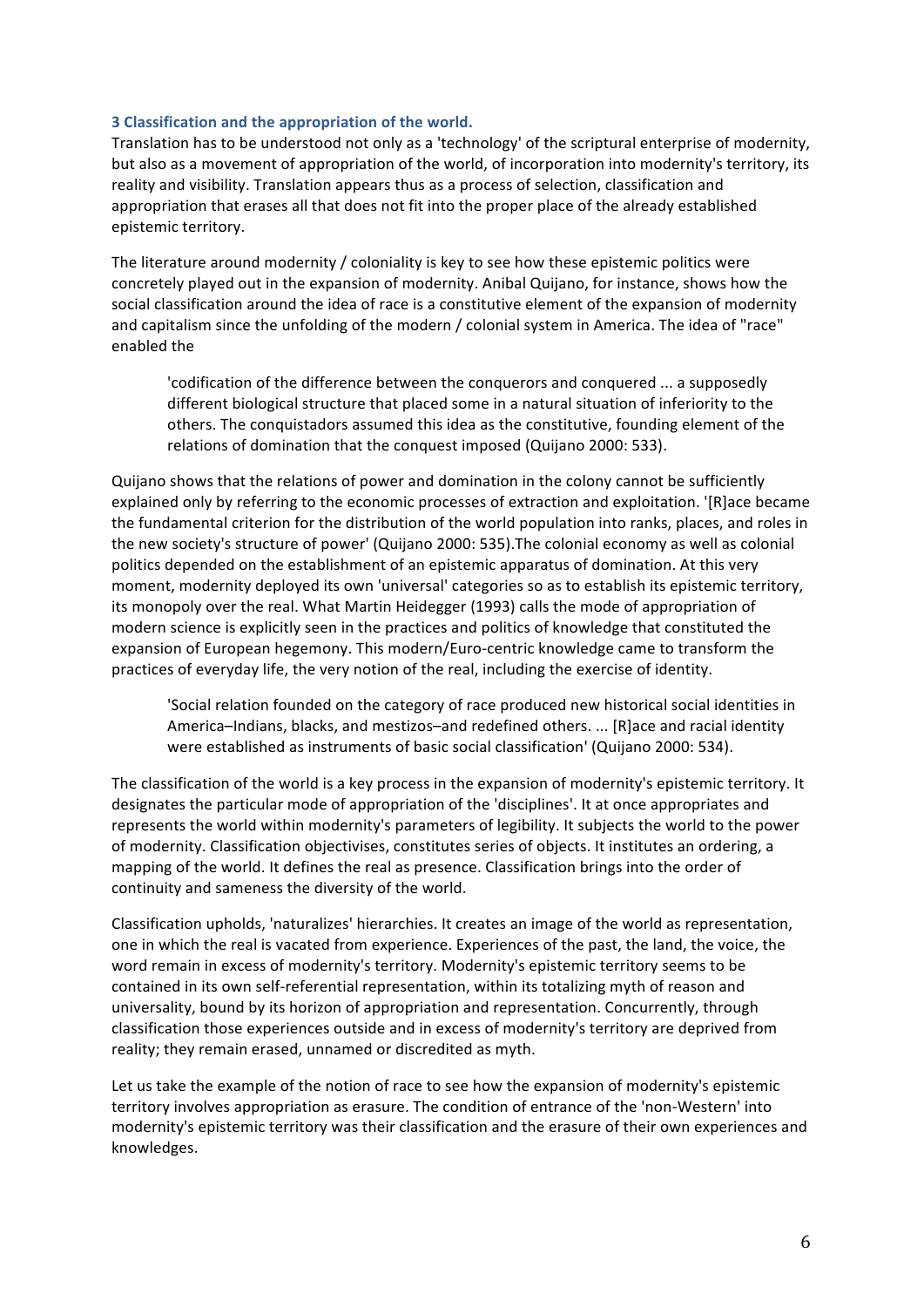'In the moment that the Iberians conquered, named, and colonized America, ... they found a great number of different peoples, each with its own history, language, discoveries and cultural products, memory and identity. ... Three hundred years later, all of them had become merged into a single identity: Indians' (Quijano 2000: 551).

The mechanism of classification configures a particular politics of naming and un-naming. The power of naming incorporates 'alterity' to and subsumes it under modernity's epistemic territory. Its power of inscribing 'alterity' determines the parameters of visibility, of identity, of recognition of 'alterity' within the epistemic territory of modernity. Language is brought under the sway of the scriptural economy; it is turned into an instrument of appropriation. The power of the disciplines rests in appropriation, in their ability to make into their own, into their proper place, their territory, the multiplicity of the 'world'. Classification speaks of translation as a mechanism of expansion, incorporation and erasure.

The institution of the idea of race, just as the mapping of the world that sits at the origin of modernity, speaks of modernity's mechanisms of classification and appropriation, of the modern 'writing of the world', of modernity's scriptural machine. As we will see in the last section, this same manner of appropriation is today at play in the expansion of global hegemonic discourses, such as that of 'global capitalism'. But let us first address in the next section the question that calls to be asked, the question of untranslatability. Now that we have seen translation as a movement of incorporation and erasure, we will approximate the question of that which is being lost, that which remains invisible, that which is erased in the movement of expansion of modernity's epistemic territory.

#### **4 Hegemony and untranslatability**

'Cada lengua es una visión del mundo, cada civilización es un mundo' (Paz 1973: 58).

Translation as a movement of incorporation calls for the question of untranslatability. What is that which remains untranslatable, outside the scope of translation? What is excluded from its movement of incorporation? What is in excess of modernity's epistemic territory and escapes its economy of the real? This is a question that belongs to the urgent task of circumscribing modernity, of divesting it from its semblance of totality.

Various critiques of the hegemonic discourses of modernity have uncovered its Eurocentric parameters of observation (Bhambra 2007a; Chakrabarty 2008; Mignolo 2000; Said 1991). For example, Gurminder K. Bhambra shows how in the discussion on multiple modernities the European institutional framework remains as the unquestioned yardstick. '[W]hilst purporting to offer new ways of understanding the concept of modernity theories of multiple modernities continue to rest on assumptions of an original modernity of the West which others adapt, domesticate, or tropicalize' (Bhambra, 2007b: 71). In a similar vein, she argues that in historical sociology there is a prevailing 'western exceptionalism', whose meta-narratives remain unquestioned. In other words historical sociology has kept 'western modernity' as the main framework of reference, as its underlying 'ideal type' (Bhambra, 2010). Now our argument is that parameters such as 'Western exceptionalism', or that of the 'European institutional framework', or more generally methodological Eurocentrism find their condition of possibility in modernity's epistemic territory and in its economy of the real. In other words, the question of translation and the untranslatable shows that modernity not only imposed 'Western-centric' macro-narratives, but furthermore, that in establishing an epistemic territory, it came to define the very borders of the intelligible, of the 'real'.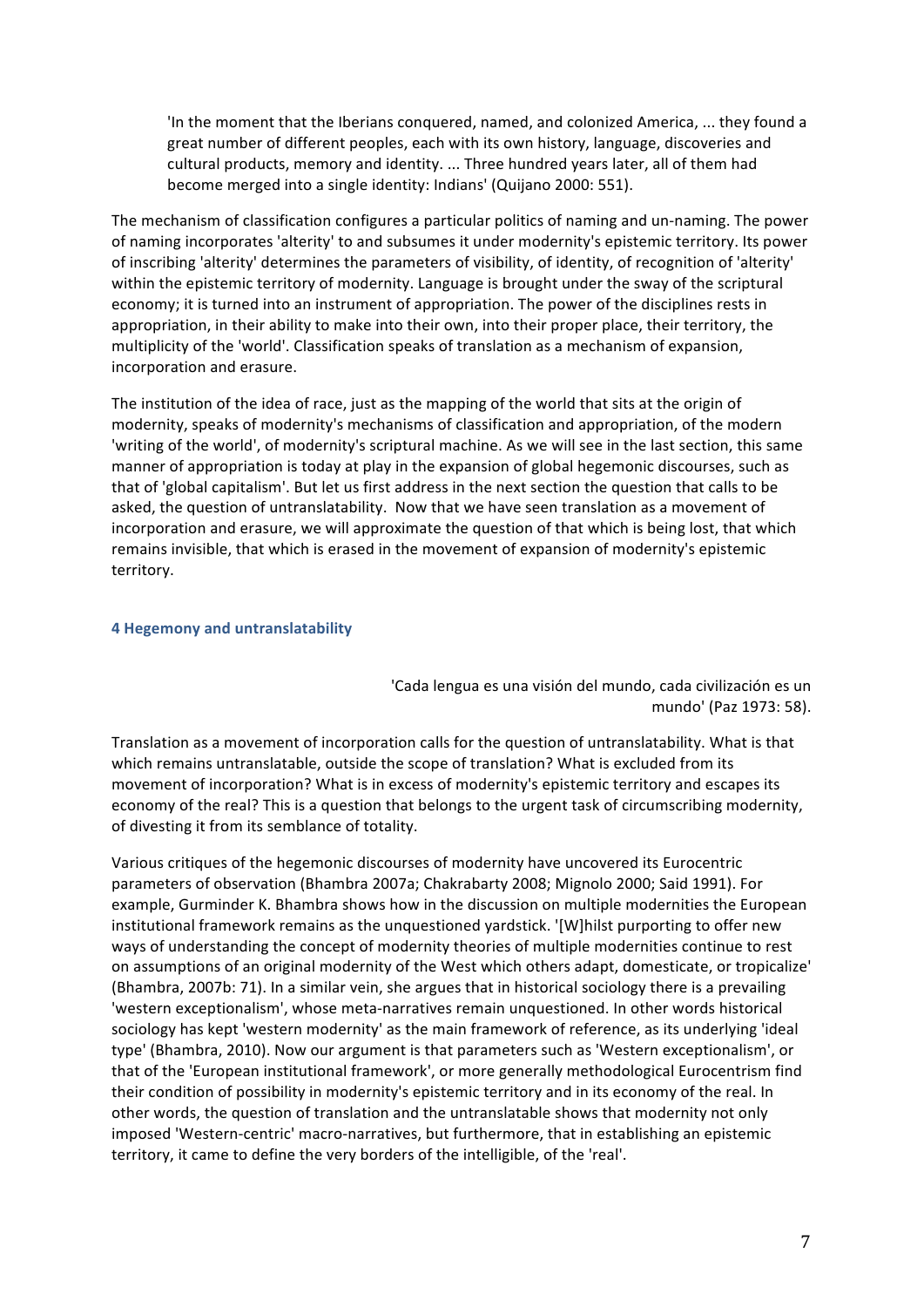How can we elucidate the parameters of visibility and certainty that circumscribe the epistemic territory of modernity? What are the coordinates into which difference and multiplicity are being incorporated? There is, to be sure, a variety of ways in which we could approach this question. We suggest addressing it here through the question of time; thus intimating that all that is excluded from the epistemic territory of modernity is that which does not fit into its notion of time. The modern notion of chronological time connotes and enforces the notion of space as presence, thus making of presence and the present the sole site of the real (Vázquez 2010a).

In 'historiography' we find an instance of the implementation of the modern notion of time that is directly related to the scriptural enterprise of modernity. Historiography deploys the linearity of time, it appropriates what has been the 'past' into the modern epistemic territory, into the field of 'history'. Historiography reduces the past to a re-presentation, to presence, to the present. Under the representation and ordering of the past as a series of elements, the 'notion' of the past as a site of experience is made meaningless. In the appropriation and representation of the past, the chronology of linear time emerges as the primary ordering principle. The incorporation of the past, its enclosure within the modern epistemic territory has been a central instrument of coloniality's domination and the concurrent epistemicide.

'[T]he Europeans generated a new temporal perspective of history and relocated the colonized population, along with their respective histories and cultures, in the past of a historical trajectory .... that departed in the state of nature and culminated in Europe' (Quijano 2000: 541-2).

In Quijano's reflections we can see how the incorporation into modern chronology is exercised as a form of 'temporal discrimination' (Vazquez 2009). The linear representation of history in its often evolutionary form of classification has been a key instrument of discrimination.

'Thus, all non-Europeans could be considered as pre-European and at the same time displaced on a certain historical chain from the primitive to the civilized, from the rational to the irrational, from the traditional to the modern, from the magic-mythic to the scientific' (Quijano 2000: 556).

Modern epistemic translation comes to light as the incorporation of different realities into the parameters of legibility, where reality is ascertained as the field of presence and the present. What remains invisible, the untranslatable, are all those forms of understanding and relating to the world that constitute the exteriority of modernity. What is erased belongs to the temporalities and the spatialities of other social realities. In this way, notions such as land (tierra), word/language (palabra), past (memoria) are divested of their temporal depth to enter modernity's epistemic territory, to enter its economy of the real.

'We are rebels because the land is rebel, there are those who sell and buy it as if the land was not [had no being] and as if the colour of the land that we are was non-existent' (Marcos, 2001).<sup>3</sup> When people of Chiapas say land / tierra, they do not mean a measurable, or quantifiable extension of land, an object of geography and even less a commodity. Tierra exceeds the modern limit of reality in presence, it implies the past, heritage, memory. *Tierra* has to be defended not for the sake of property but for the sake of protecting the ancestors, of preserving an origin that is both 'past' and always already 'present'. This political responsibility towards the ancestors is not conservative but revolutionary vis a vis the modern notion of time, in which the present and presence are the sole

<sup>3</sup> My translation: Rebelde somos porque es rebelde la tierra, y hay quien la vende y compra como si la tierra no fuera y como si no existiera el color que somos de la tierra.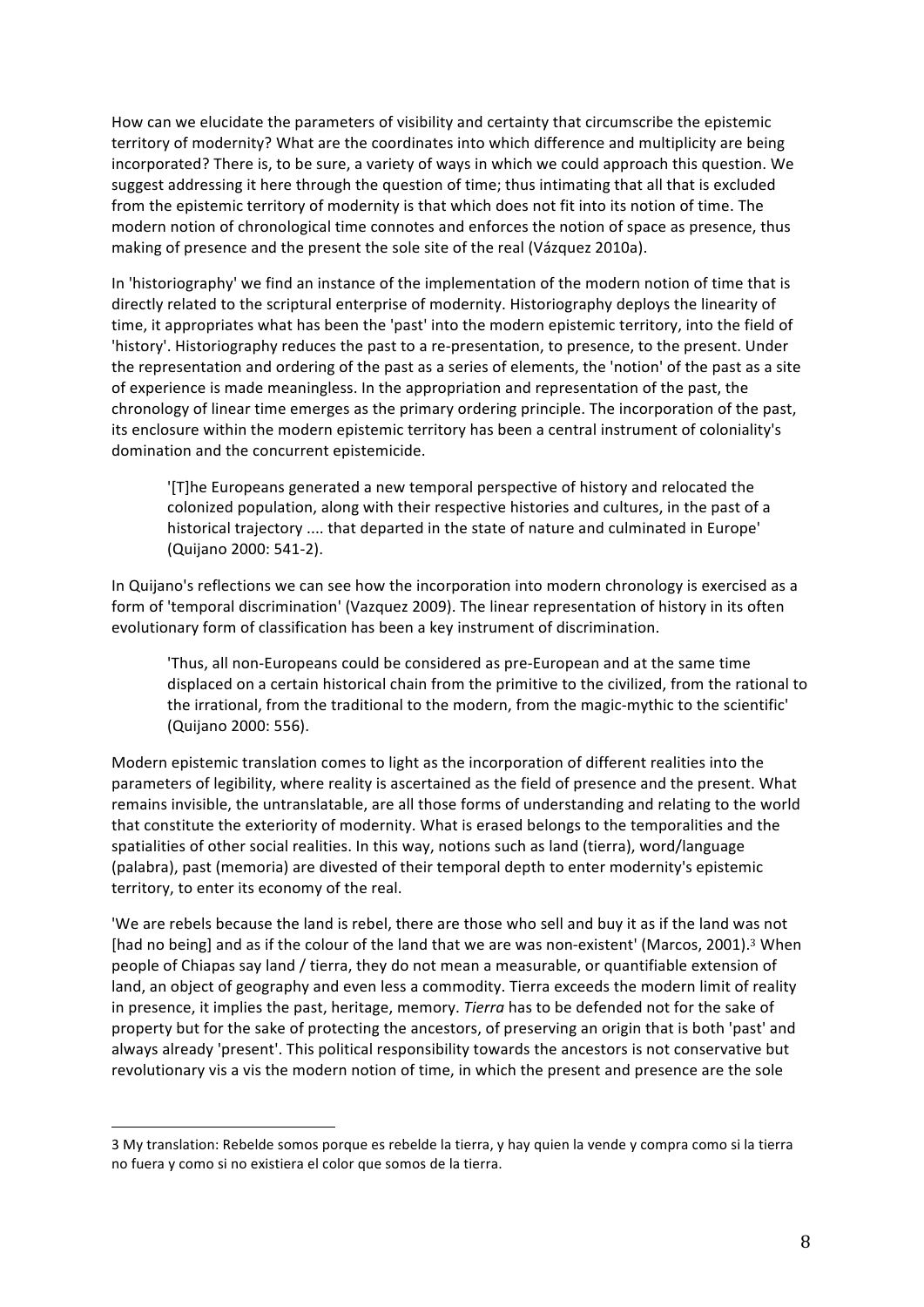locus of the real, and where political action is always oriented towards a future design, towards an as yet inexistent rational utopia (Vázquez 2010b).

A parallel reflection can be done around the notion of language / palabra. The decolonial, or better un-colonial meaning of 'palabra' is not that of a language as an instrument of cognition, of knowledge. Furthermore, it is not the property of an individual, a 'speaker', a 'writer'; rather here 'palabra' refers to the realm of memory, of the ancestors, it belongs to an in-between, to a shared community in the present as in the past. Palabra is a site of experience that is only made possible in the coming together, in plurality, also in the coming together of the various pasts in the present. It is in this in-betweeness and not in its objectivity that 'la palabra' gains its strength and credibility.<sup>4</sup>

Another example of the movement of erasure and incorporation is that of the coloniality of gender. María Lugones helps us to illustrate this when she quotes *The Invention of Women* of Oyéronké Oyewùmí. 'No gender system was in place. Indeed, she tells us that gender has "become important in Yoruba studies not as an artifact of Yoruba life but because Yoruba life, past and present, has been *translated* into English to fit the Western pattern of body-reasoning"' (Lugones 2007: 196).<sup>5</sup> In the case of Mesoamerica, the gender system in place before the colony was radically different from modernity's gender ordering. The modern male / female dichotomy did not exist rather we could speak of non-dichotomous approaches to gender. '[T]o be relevant to the Mesoamerican universe, gender must be freed from assumptions of fixed dichotomous characteristics grounded on anatomical distinctions... [A] gender theory true to Mesoamerican sources must be open, fluid, and nonstratified' (Marcos 2006: 14-15).

Modern epistemic translation has been the imposition of an economy of truth, of a notion of language as textuality, of time as chronology, of presence as the site of the real, of gender as dichotomy, and so forth. Modern epistemic translation is the operation of subsuming difference under an established framework of legibility, of certainty. The conditions of entry into modernity's economy of truth are coeval with coloniality's mechanisms of disdain and erasure. The moment in which the epistemic territory of modernity establishes itself as the reference for social practices, marks also the moment of the widespread destruction of other forms of life, of the diversity of human experience.

It is important to clarify that such a translation is not ruled by a single language but rather by a single economy of truth. In other words the economy of truth that constitutes the epistemic territory of modernity operates across different languages. In this very article, we have made an exercise of linguistic translation by using the words 'tierra' y 'palabra' in order to show that which remains untranslatable. We have been able to demonstrate how these words bear a different relation to time and an idea of togetherness that disappears when incorporated into the modern epistemic territory. The use of another language (Spanish) has facilitated the task of explanation, as a pedagogical device, a metaphor to make visible for the English speaking reader the difference with the established notions of land and language. But we must avoid the confusion and be aware that this doesn't mean that in hegemonic Spanish 'tierra' and 'palabra' do not bear the same meaning of 'land' and 'language' in English as they both belong to the same modern epistemic territory, the same economy of truth.

To ask the question of untranslatability reveals what is being lost in the movement of translation as incorporation. It is also to enquire into modernity's economy of truth. This exercise shows the

<sup>4</sup> It is interesting to note that one can find in European poets similar relations to language, this shows how what we know as modernity's hegemonic 'notion of the real' has also erased or marginalised other experiences within 'European modernity' in order to establish its economy of truth.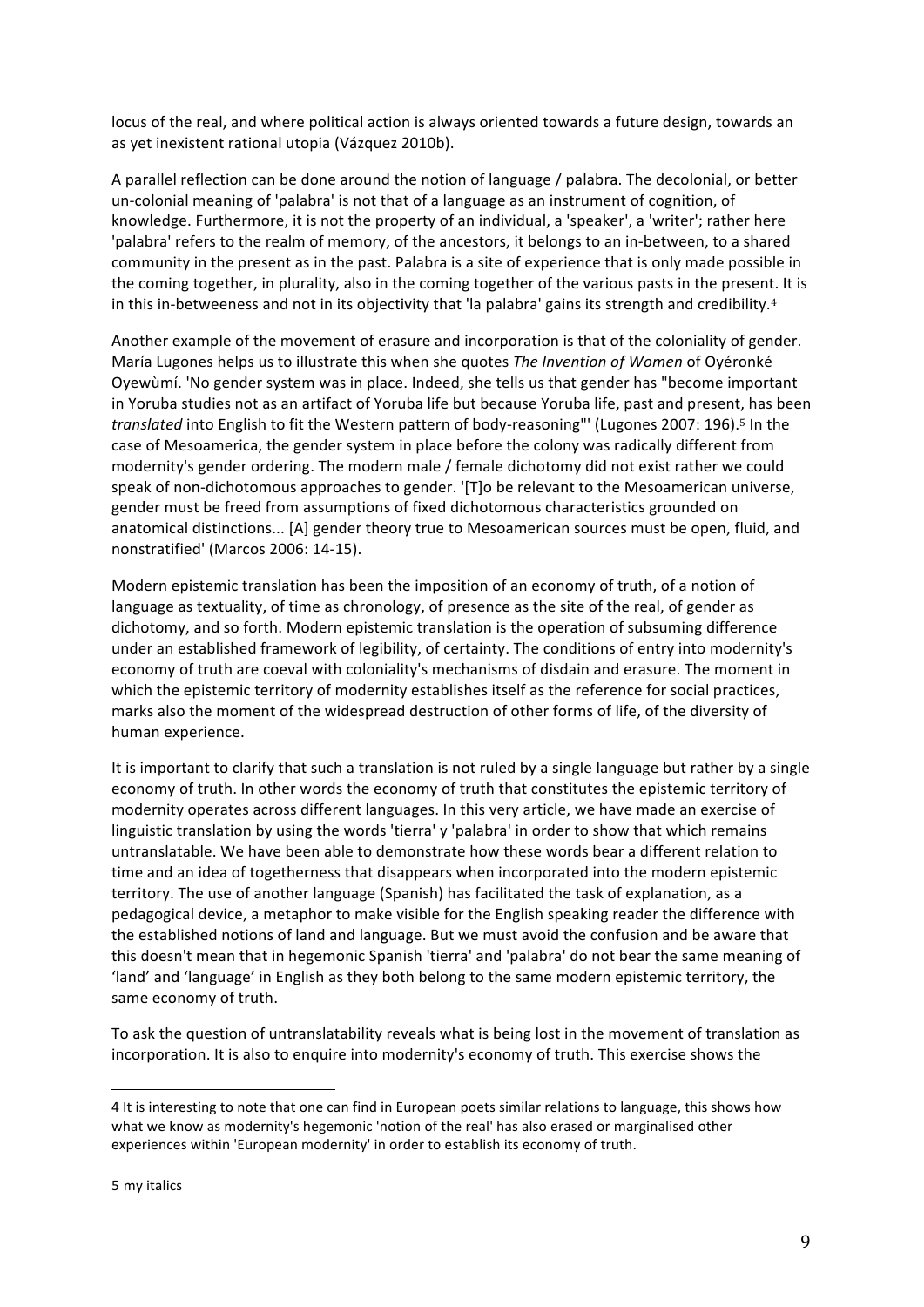importance of the 'internal' critique of modernity in the tradition of romanticism, continental philosophy, critical thinking, and post-modernism that have uncovered various genealogies of modernity, they speak of what is known from a decolonial perspective as the local history of the west. These critical traditions have divested modernity's economy of truth from its claim to universality by making it socially and historically constituted. Heidegger's history of metaphysics, Foucault's Archaeology of Knowledge, Adorno and Horkheimer's Dialectic of the Enlightenment, Derrida's Grammatology are prominent examples in this still ongoing effort to reveal and humble modernity's machinery from the inside. Yes, it is true that their perspective is Eurocentric as they also very much belong to the local-history that they are challenging, their critique is somehow circumscribed by the 'totality of modernity', by its epistemic territory. However, it is of paramount importance that decolonial thinking recognizes their relevance for the humbling of modernity, for the disarticulation of modernity's claims to truth and universality. They have proven wrong a modernity whose hegemony and power of expansion remains bound to its economy of truth, to its regime of representation, to the imposition of its epistemic territory as a universal reality. One task that remains open is that of bridging the gap between the 'intra-modern' critiques of modernity and the critique that knows the borders, the 'external' critiques of modernity. Let us now go to the final section where we will offer in the manner of a conclusion some thoughts on the possibility of understanding translation not as incorporation, but rather as struggle.

### **5 Translation, struggle and the vocabulary of the borders**

 

'Le consentement universel est déjà un préjugé bien miraculeux et incompréhensible'.

Alfred Jarry 1897 (Jarry 1980: 32)

This final section departs from the question of translation as erasure in order to open some final thoughts on translation as struggle. Thinking in terms of epistemic translation is already to begin thinking with a vocabulary of transition, of the borders; not transition in terms of chronological change, but rather referring to a transit at the borders of modernity's epistemic territory. The epistemic hegemony of modernity as we have seen rests in a politics of border keeping, a politics of epistemic translation. 

Understanding epistemic translation is to understand how the borders of the intelligible are kept and defined; how the modern epistemic territory constitutes itself by incorporating and by doing so also by objectifying and rejecting. To recognize the erasure of difference in the politics of translation is at one and the same time the recognition that behind the semblance of unity, there is always already difference. '[O]n the one hand, translation suppresses the differences between one language and the other; on the other, it unveils them with more clarity; thanks to translation we become aware that our neighbours speak and think in a different way from our own<sup>6</sup>' (Paz, 1973: 59).

To speak of translation and the borders of the epistemic territory of modernity is already to recognize that there is an elsewhere to modernity, to its economy of truth, to its universal validity claims. Translation thematizes at one and the same time modernity's contours of visibility and the very same borders as the site of its coloniality, of the mechanism of disdain and erasure, of the production of invisibility.

<sup>6</sup> My translation: [P]or una parte, la traducción suprime las diferencias entre una lengua y otra; por la otra, las revela más plenamente; gracias a la traducción nos enteramos que nuestros vecinos hablan y piensan de un modo distinto al nuestro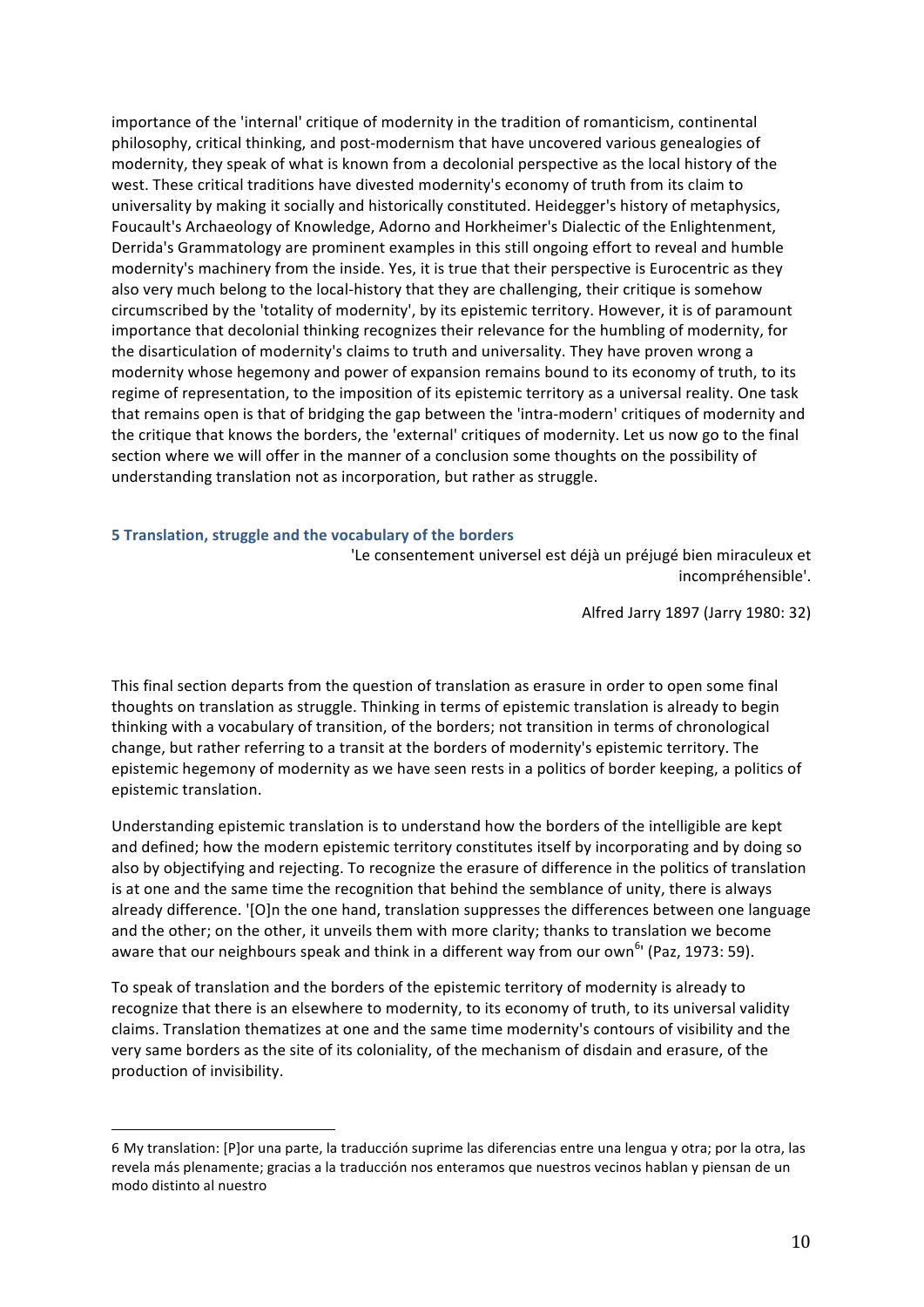The limits of modernity's epistemic territory are also sites of rebellion of creative fracture and celebration of plurality. The emancipatory notion of border thinking, as elaborated by Mignolo (2000), is consistent with the realization that '[a]lternatives to modern epistemology can hardly come only from modern (Western) epistemology itself' (Mignolo 2000: 9). Today it is clear that modernity's economy of truth, its politics of visibility, is being challenged by a thinking and a politics that are precisely bringing to question the borders of its epistemic hegemony.

Many non-Western (indigenous, rural, etc.) populations of the world conceive of the community and the relationship with nature, knowledge, historical experience, memory, time, and space as configuring ways of life that cannot be reduced to Eurocentric conceptions and cultures. .... Differences between worldviews become explicit and turn into sites of struggle... (Santos, Nunes and Meneses 2007: XX)

In the context of our discussion on the epistemic territory of modernity, social struggles appear as struggles that are challenging and redefining the oppressive grammars of power. In this way, many terms are being displaced and re-signified, they are endowed with a meaning that articulates emerging political practices, alternative forms of justice, other ways of living.

'Just when the global discourse on democracy has become one-dimensional, purveying the neoliberal model of market democracy as the only universally desirable model ... significant countervailing processes have emerged in the form of political and social movements at the grassroots .... In this process of opposition to globalization, the micro-movements have begun to raise a new discourse on democracy and to invent political practice...' (Sheth, 2007: 3).

It is worth noting the specific meaning that the notion of translation has taken within social movements, particularly in the context of the World Social Forum. 'A politics of cultural diversity and mutual intelligibility calls for a complex procedure of reciprocal and horizontal translation' (Santos, Nunes and Meneses, 2007: xxi). Here translation appears as a practice of plurality, it is a form of translation that is not performing a border keeping role and expanding modernity's epistemic territory, but rather articulating a common ground of struggle for challenging modernity hegemony. For Boaventura de Sousa Santos this form of translation in-between movements is the condition of mutual intelligibility and articulation of struggle. 'This theory of translation allows common ground to be identified in an indigenous struggle, a feminist struggle, an ecological struggle, etc., without erasing the autonomy and difference of each of them' (Santos, Nunes and Meneses 2007: xxvi). In other words, translation enables the coming together of a plurality of movements and by turning difference into a site for struggle it comes to fracture, to challenge the forces of erasure of modernity's epistemic territory.

To speak of translation as struggle enables us to change the terms of the conversation from an economy of truth into a politics of difference, an ecology of differences. It brings the recognition that there is difference outside the paradigm of unity of modernity, that modernity's epistemic territory has been kept and expanded precisely by the incorporation and disdain of difference. By exposing the hegemonic politics of border keeping, of epistemic translation as erasure, we can behold the existence of other knowledges and the possibilities of configuration of 'intercultural dialogues', of a politics of plurality.

The thinking of translation is an effort and a call to continue searching for a vocabulary of the borders, for a view of modernity as a powerful and hegemonic, but also limited, epistemic territory. One of the essential tasks of critique is that of revealing the contours of modernity so as to divest it from its semblance of totality, so as to disprove the claims that say that there is no outside to modernity, to capitalism, to globalization etc... By showing the contours of modernity's epistemic territory, the thought of translation as erasure contributes to the humbling of modernity. It enables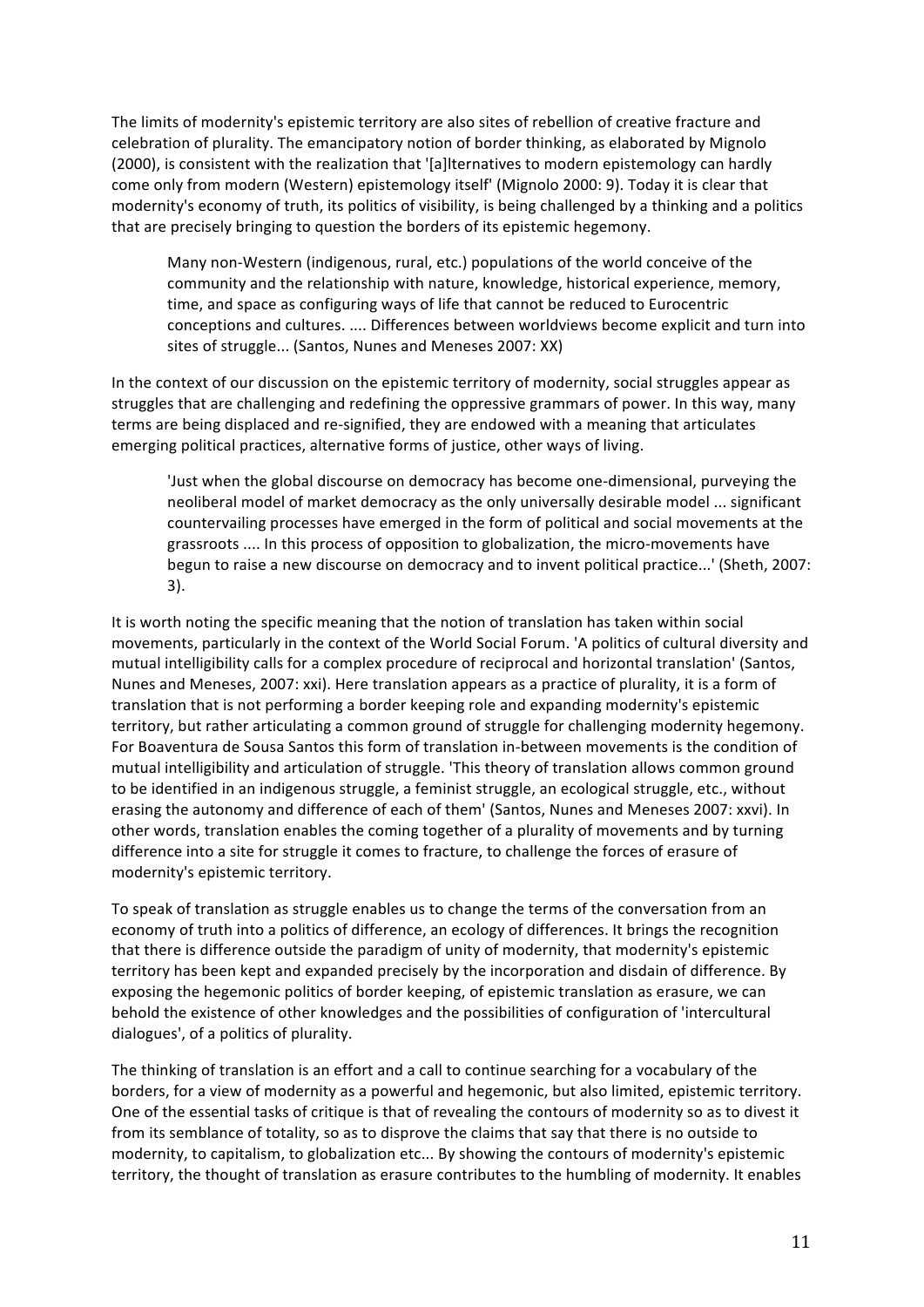us to take seriously 'modernity's elsewhere', the lands of difference, of plurality. Translation as struggle, translation not as border keeping but as border breaking, not as erasure but as the preservation of difference, speaks of a movement of recognition, remembrance and emergence.

#### **Bibliography**

Bassnett, S., 1998. The Translation Turn in Cultural Studies. In Bassnett, S. & Lefevere, A. *Constructing Cultures, Essays on Literary Translation. Clevedon: Multilingual Matters. pp.123-40.* 

Bauman, Z., 2004. Wasted Lives. Cambridge: Polity Press.

Bhambra, G.K., 2007. Multiple Modernities or Global Interconnections: understanding the global post the colonial. In Karagiannis, N.a.W.P. *Varieties of World-Making: Beyond Globalization*. Liverpool: Liverpool University Press. pp.59-73.

Bhambra, G.K., 2009. Rethinking Modernity, Postcolonialism and the Sociological Imagination. New York: Palgrave Macmillan.

Bhambra, G.K., 2010. Historical sociology, international relations and connected histories. *Cambridge Review of International Affairs*, pp.1-17.

Chakrabarty, D., 2000. Provincializing Europe, Postcolonial Thought and Historical Difference. Princeton and Oxford: Princeton University Press.

de Certeau, M., 1988. The Practice of Everyday Life. Berkeley: University of California Press.

Edmonson, M.S., 1974. Introduction. In Edmonson, M.S. Sixteenth-Century Mexico: The Work of Sahagún. Albuquerque: University of New Mexico Press. pp.1-16.

Escobar, A. & Mignolo, W., eds., 2010. *Globalization and the Decolonial Option*. London And New York: Routledge.

Heidegger, M., 1993. What is Metaphysics? In Heidegger, M. *Basic Writings, from Being and Time (1927)* to The Task of Thinking (1964). London: Routledge. pp.89-110.

Icaza, R., 2010. Global Europe, Guilty! Contesting EU neoliberal governance for Latin America and the Caribean. Third World Quaterly, 31(1), pp.123-39.

Jarry, A., 1980. Geste et opinions du docteur Faustroll, pataphysicien suivi de L'Amour Absolu. Paris: Gallimard.

León-Portilla, M., 1999. *Bernardino de Sahagún: pionero de la antropología*. Mexico: UNAM.

León-Portilla, M., 1966. Significado de la Obra de Fray Bernardino de Sahagún. Estudios de Historia Novohispana, 1, pp.13-27.

Lugones, M., 2007. Heterosexualism and the Colonial / Modern Gender System. *Hypatia*, 22(1), pp.186-209.

Marcos, S., 2001. Aquí estamos y un espejo somos. [Online] Available at: HYPERLINK "http://www.jornada.unam.mx/2001/03/12/per-discurso.html" http://www.jornada.unam.mx/2001/03/12/per-discurso.html [Accessed 29 November 2009].